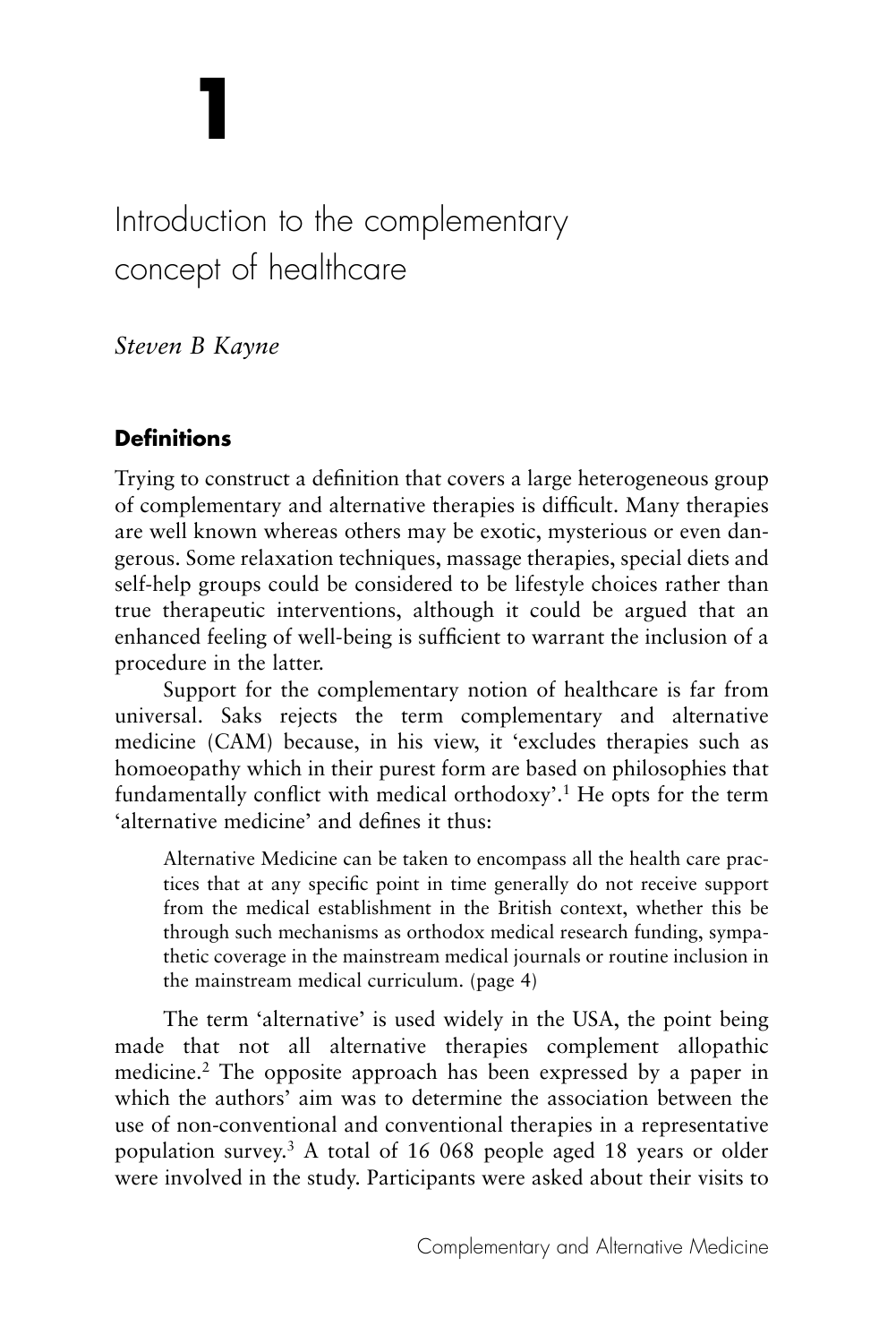non-conventional and conventional practitioners during the past year. From the resulting data it was estimated that:

- 6.5% of the US population had visited both types of practitioner during the year studied
- 1.8% visited only non-conventional practitioners
- 59.5% visited only conventional practitioners
- 32.2% visited neither type of practitioner.

It appeared, therefore, that unconventional therapies were being used to complement orthodox treatments rather than to replace them.

In fact, CAM is often used alongside orthodox medicine (OM) to treat different aspects of a disease. Rarely are the two therapies used to treat exactly the same symptoms. In fact evidence suggests that many Americans use CAM in addition, rather than as an alternative to,  $OM<sup>4</sup>$ 

The following definition has been suggested by colleagues working at Harvard Medical School:5

Alternative medicine refers to those practices explicitly used for the purpose of medical intervention, health promotion or disease prevention which are not routinely taught at US Medical Schools nor routinely underwritten by third-party payers within the existing US health care system. (page 5)

Lannoye has suggested that it may be misleading to make a firm distinction between the terms 'complementary' and 'alternative', because it is the precise context within which a therapy is being used that will determine just how it should be defined at any one time.<sup>6</sup>

Not all proponents of complementary medicine agree with the terms 'complementary' and 'alternative'. They believe that the use of such terminology serves to emphasise the gap between the OM and CAM approaches. They would prefer to see the various CAM therapies referred to as *specialities* within an integrated medical system of practice (see Chapter 2) and not grouped together under a separate label.

Complementary and alternative medicine is frequently described by what it is *not*, rather than what it is. Thus, it may be described as being 'not taught formally to health professionals' or 'not having a robust evidence base'. Current definitions often obscure the debate about holism and integrative care and give therapies and therapists precedence over patients in the design of healthcare systems, for example:<sup>7</sup>

CAM is a group of non-orthodox and traditional therapies that may be used alone, or to complement orthodox or other non orthodox therapies,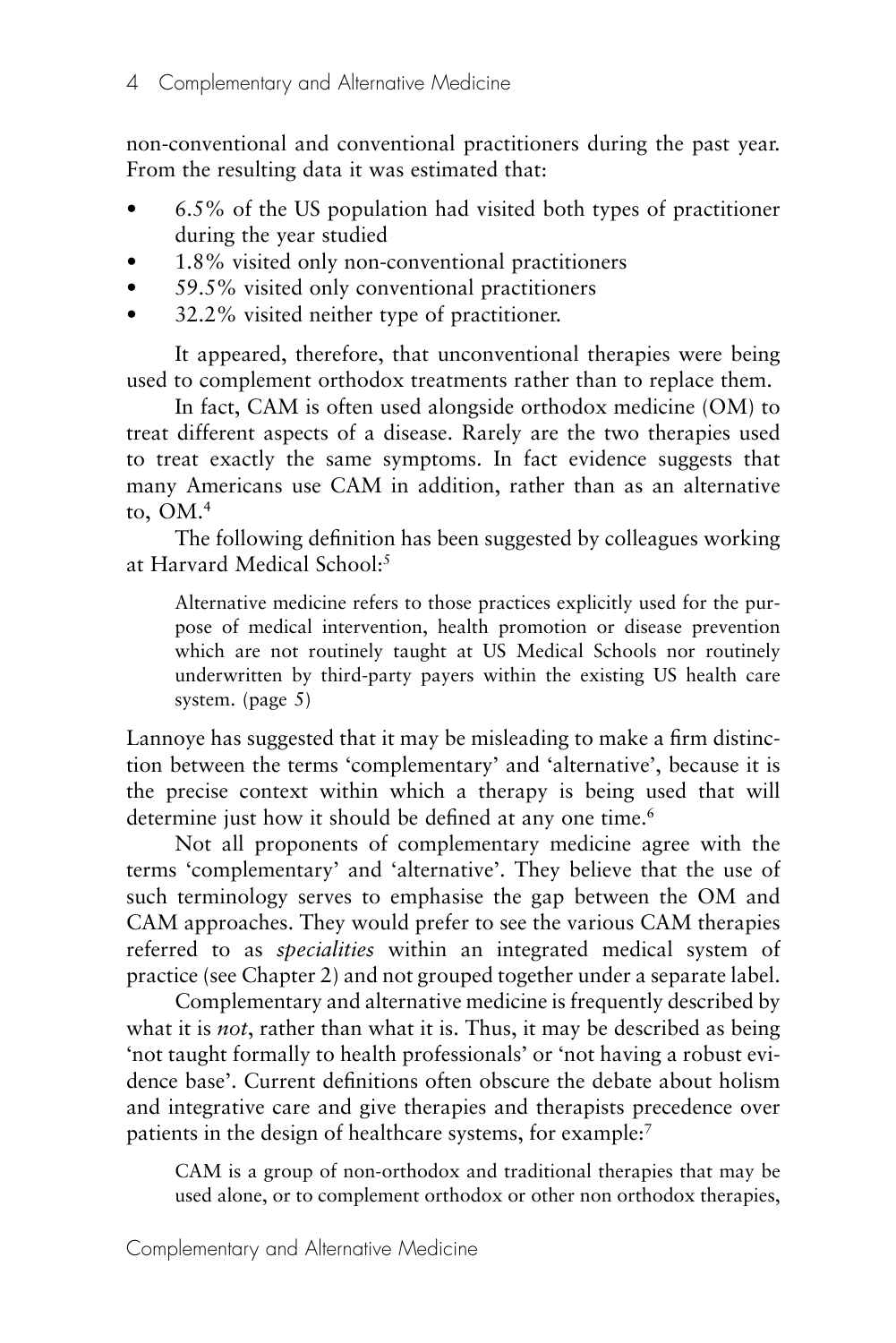in the treatment and prevention of disease in human and veterinary patients. (pages 413–16)

The term 'traditional therapy' is defined in Chapter 11. Ernst et al have proposed the following definition:<sup>8</sup>

Complementary medicine is a diagnosis, treatment and/or prevention which complements mainstream medicine by contributing to a common whole, by satisfying a demand not met by orthodoxy or by diversifying the conceptual framework of medicine.

This definition poses at least two questions:

- 1. What is meant by 'mainstream'?
- 2. Whom does complementary medicine seek to satisfy?

A rather more comprehensive definition by the Cochrane Collaboration was reported by Zollman and Vickers in 2000.<sup>9</sup> The Cochrane Collaboration is an international organisation that aims to help people make well informed decisions about healthcare by preparing, maintaining and promoting the accessibility of systematic reviews of the effects of healthcare interventions. The main output of the Collaboration is through the Cochrane Library an electronic database that is updated quarterly and distributed on CD-Rom and via the Internet.

The Cochrane definition is as follows:

CAM is a broad domain of healing resources that encompasses all health systems, modalities and practices and their accompanying theories and beliefs, other than those intrinsic to the politically dominant health systems of a particular society or culture in a given historical period.

CAM includes all such practices and ideas self-defined by their users as preventing or treating illnesses or promoting health and well-being. Boundaries within CAM and between the CAM domain and that of the dominant system are not always sharp or fixed.

The definition of CAM differs slightly from country to country. For example, in Japan, Japanese herbal medicine (part of Kampo medicine) and acupuncture are covered by public health insurance, so Japanese practitioners of Kampo and acupuncture would object to their inclusion in CAM and would rather regard themselves as belonging to the authentic traditional medicine. However, these treatments are categorised as CAM in Europe and the USA.

The following definition is preferred by the author because it implies a greater degree of flexibility:

CAM is a group of non-orthodox and traditional therapies that may be used alone, or to complement orthodox or other non-orthodox therapies,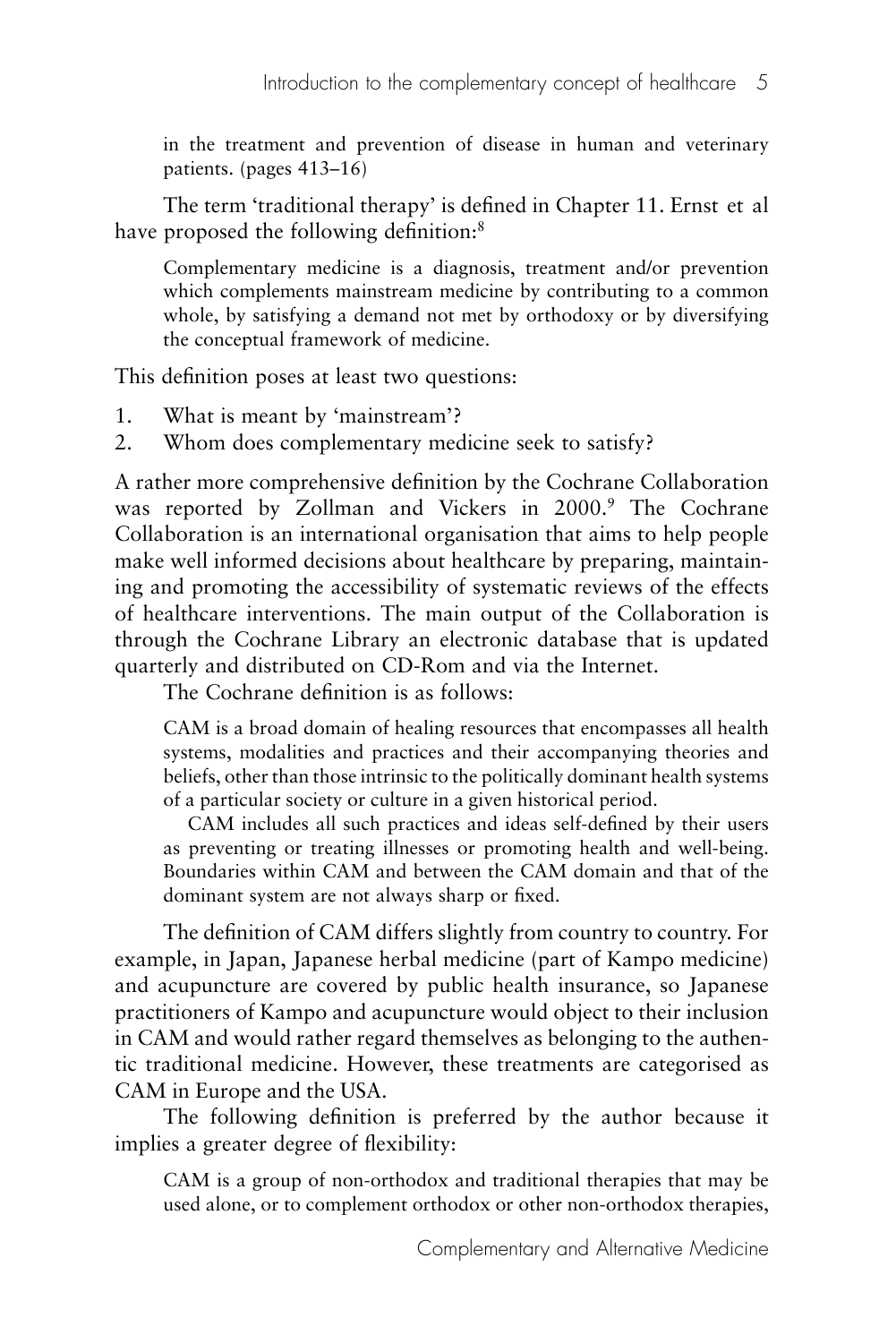#### 6 Complementary and Alternative Medicine

in the treatment and prevention of disease in human and veterinary patients.

It would be appropriate to offer two further definitions at this stage.

*Patients*: by convention anyone who is unwell is usually called a patient derived from the Latin *patior* – 'to suffer'. Throughout this book this generic term will be used to identify people who are unwell, whether they are to be treated by orthodox or complementary medicine. This is not meant to imply that other words such as 'client' or 'customer' are inappropriate in certain circumstances, merely that one word is being used to prevent confusion.

*Disease* is used in its orthodox sense to mean the following related items, collectively recognised as having a separate coexistence and origin:

- A group of subjective problems reported by the patient (symptoms)
- Objective alterations in body functions, usually identified by a trained observer (signs)
- The results of various investigations or procedures (investigations).

It has been pointed out that disease and health are commonly thought of as distinct opposites.10 In fact, both may be considered to be facets of healthy functioning, each necessary for the other and each giving rise to the other. Thus, disease may be thought of as a manifestation of health – it is the healthy response of an individual striving to maintain equilibrium within his or her body. Disease can be viewed as a meaningful state that can inform health professionals how to help patients heal themselves. People's problems then become 'diseases of meaning'.

## **The art and science of medicine**

Throughout history there have been two separate traditions in the practice of medicine. One is the so-called 'art of healing' and usually involves its own specialised brand of training and relies mainly on a prescriber's intuition and patient perceptions of successful outcomes. The tradition should not be confused with the art of healing programme, an initiative that aims to use the arts as a form of therapy to soothe patients' minds and bodies and help them on their path to recovery<sup>11</sup> (see Chapter 18). The second tradition, the 'science of healing', is based on technological and scientific ideas and leaves much less opportunity for practitioners to express an innovative and intuitive approach to medicine.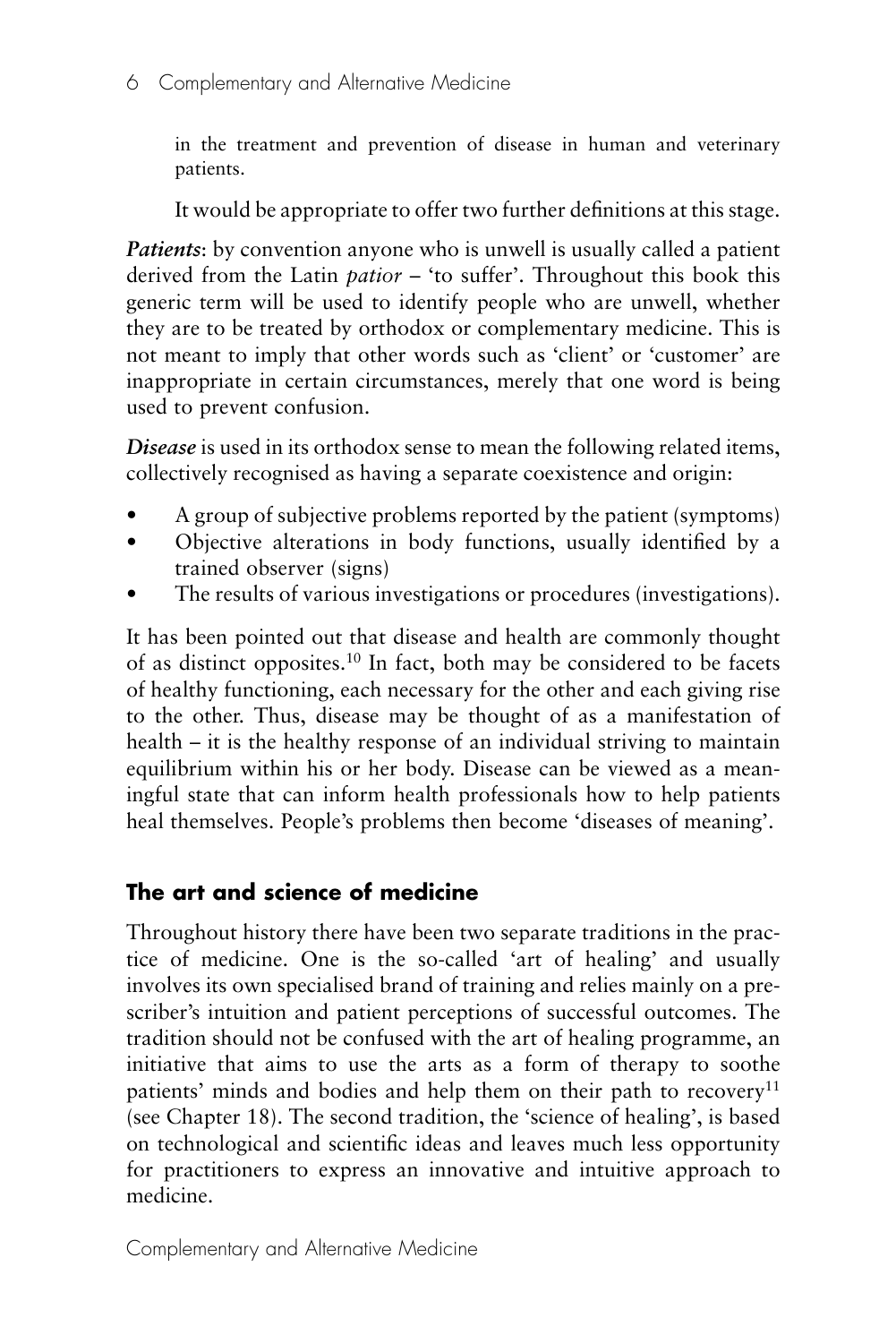In the past, the phrase 'art of medicine' was often applied to the practice of CAM. Practitioners have used the phrase to cover up a good deal of muddled thinking and uncritically accepted prejudices. The term is perhaps most misleading when applied to aspects of medical practice that are amenable to empirical study but about which sufficient data have not been accumulated. Practitioners commonly used the word 'philosophy' in a similar context, e.g. 'My philosophy for using antihistamines to treat allergies is . . .'. Implicit in such usage is the erroneous assumption that what has been labelled a matter of philosophy or personal opinion is thereby exempt from rigorous evaluation. This view has hampered the progress of CAM. However, the situation is being forced to change with the growing importance of evidence-based medicine to purchasers, providers and patients alike.

There has not always been a clear and strict division between art and science.12 The purpose of anatomical images from the Renaissance until the nineteenth century had as much to do with aesthetics and disclosing the 'divine architecture' as with the intention of medical illustration. Medical science was more closely linked with a 'naturalistic observation' than with 'intervention', and this was the dominant view until well into the nineteenth century. Since then scientific medicine and non-scientific medicine have interacted. In some cases this interaction has had positive results, with one supplying features that the other has lacked, e.g. homeopathic remedies may be used alongside orthodox medicines to treat different aspects of the same disease. Complementary therapies usually stress the idea of restoring a patient's overall wellness rather than merely seeking a reduction in any particular clinical symptom.

Unfortunately, there has been considerable suspicion, and scepticism, voiced by members of the scientific and medical community when referring to CAM. Orthodox medicine insists that the evidence supporting CAM is flimsy or absent.13,14 Some treatments are not supported by any randomised clinical trials at all. In other cases there are trials that are methodologically flawed with inappropriate conclusions. Sceptics go on to claim that the inability to explain mechanisms of action of most complementary disciplines equates to a simple placebo response at best, and quackery at worst. CAM proponents point out that many orthodox interventions are not proven to be effective beyond reasonable doubt nor can their mechanisms be adequately explained, yet they still remain in routine use. Further a placebo effect is evident in orthodox medicine. A study testing pain relief from analgesics showed that merely telling people that a novel form of codeine that they were taking (actually a placebo) was worth \$US2.50 (£1.25 or  $\epsilon$ 1.58) rather than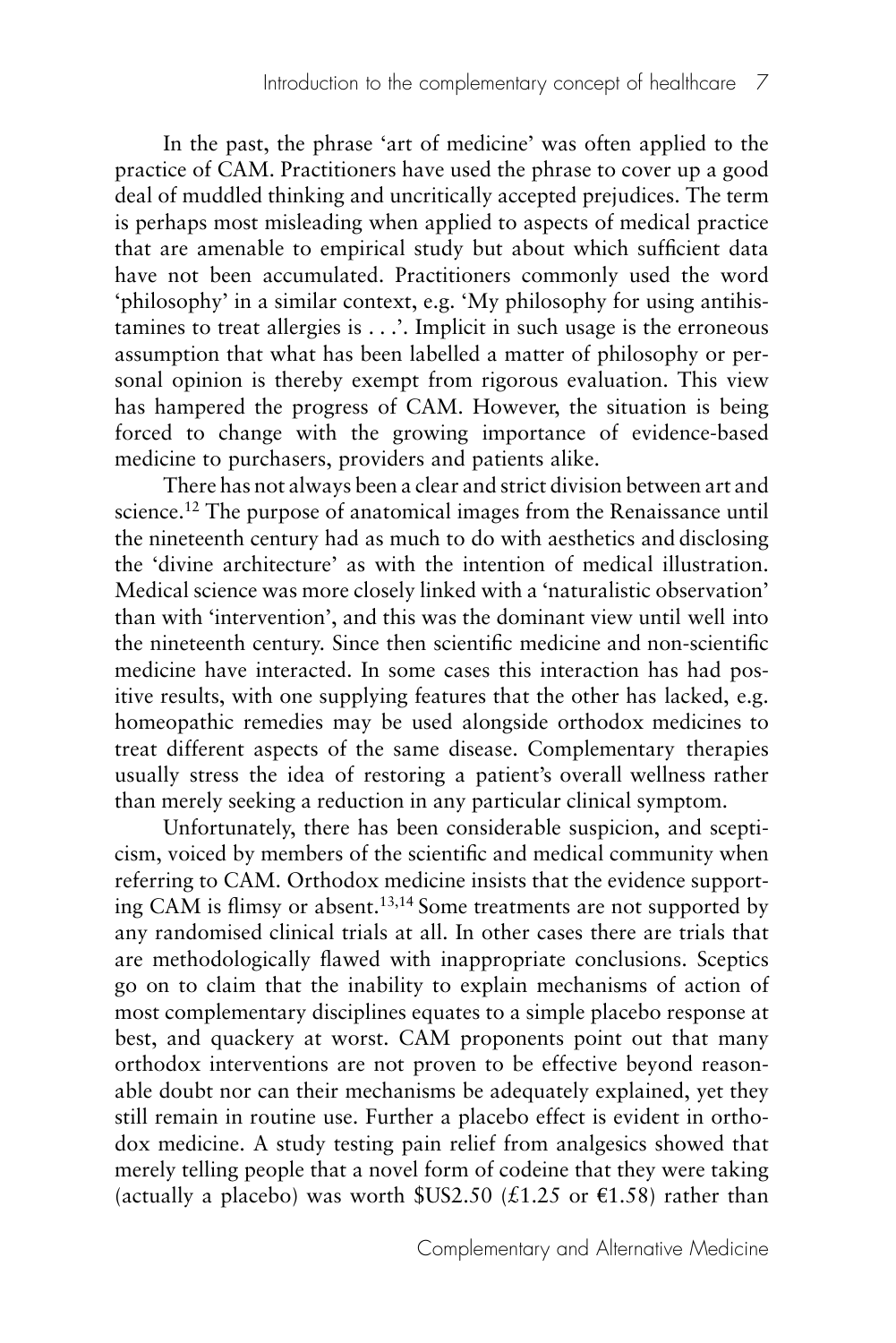10 cents increased the proportion of people who reported pain relief from 61% to 85.4%.15 When the 'price' of the placebo was reduced, so was the pain relief.

Modern scientific thinking believes that knowledge should be pursued by the following criteria:16

- *Objectivism*: the observer is separate from the observed
- *Reductionism*: complex phenomena are explainable in terms of simpler component phenomena
- *Positivism*: all information can be derived from physically measurable data
- *Determinism*: phenomena can be predicted from scientific laws and environmental conditions.

Complementary medicine just does not fit into this mould. Most complementary disciplines have developed from patient-oriented studies – observational and anecdotal information assembled over hundreds and, in some cases, even thousands of years. This does not answer the very real criticisms about lack of detailed evidence of effectiveness or concerns over possible dangers.

## **Complementary and alternative approaches to healthcare**

Complementary and alternative medicine is a term applied to over 700 different treatments and some diagnostic methods. A distinction is sometimes made between CAM (involving the use of medicines or other products) and complementary and alternative therapies (including interventions that rely on procedures alone). In this book the term 'complementary and alternative medicine' (CAM) is used to describe all types of non-orthodox medicine.

The words *complementary* and *alternative* are often used interchangeably. In the UK, health professionals prefer to use the former because it implies an ability to complement or complete other treatments. There is evidence to show that this is what happens in practice. Users of CAM are not so much seeking alternatives as a result of direct dissatisfaction, but are more probably using complementary therapies in parallel, $17$  except in the case of purchasing homeopathic medicines over the counter in a pharmacy.18 Alternative, on the other hand, implies 'instead of' or a choice between two courses of action, e.g. whether to treat a patient with orthodox (or 'allopathic') medicine or with homeopathy. In fact there are many instances where patients can benefit from using the best of both worlds. It is not unusual for homeo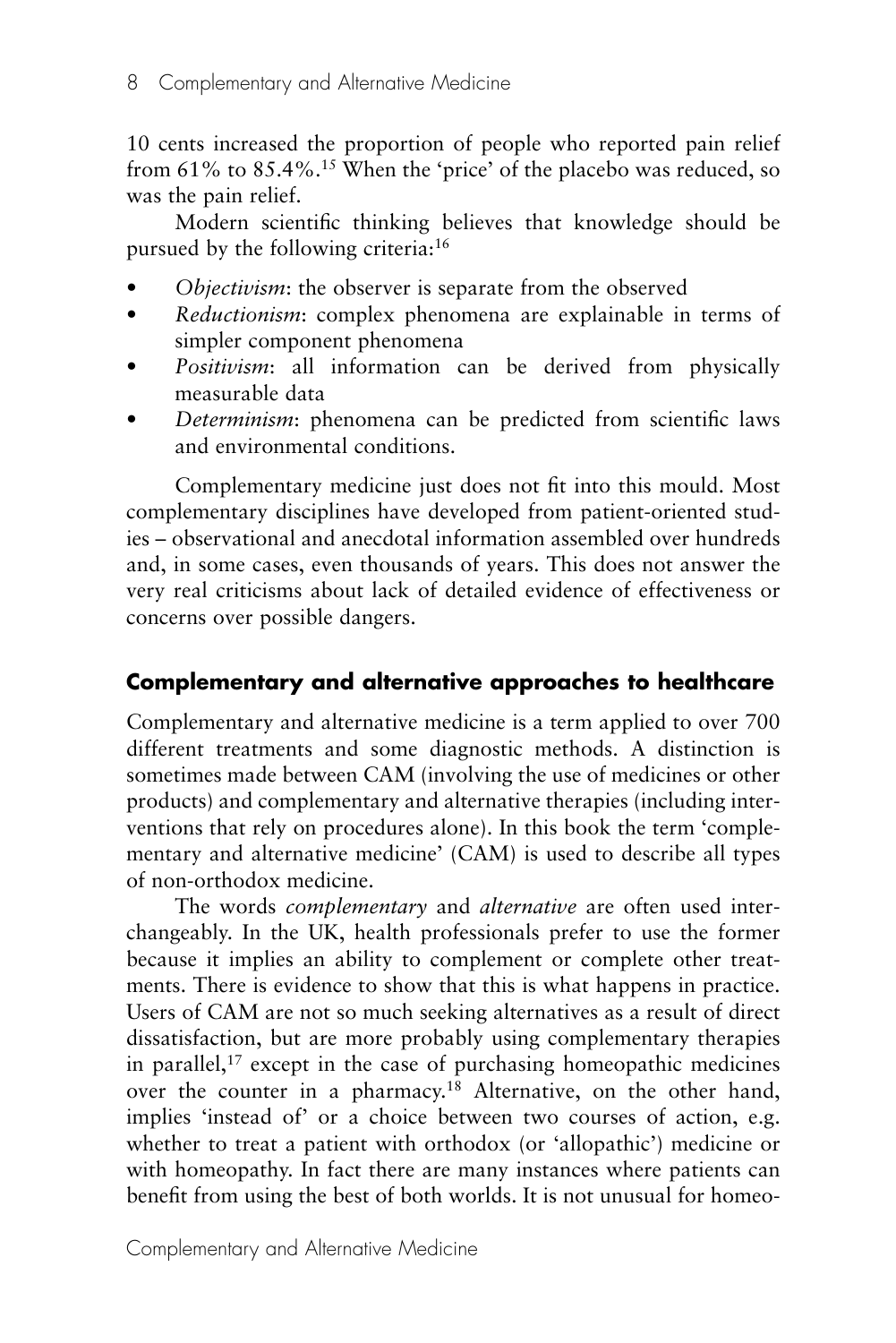pathic doctors in the UK to prescribe an antibiotic and a homeopathic medicine (e.g. Belladonna) on the same prescription form. In some cases CAM practitioners may use more than one complementary discipline concurrently. Asthma, for example, may be treated by a whole range of therapies, including relaxation, breathing exercises, yoga, as well as neutraceuticals, homeopathy and acupuncture.<sup>19</sup>

It is significant that the 1986 BMA report was entitled 'Alternative medicine',20 whereas 6 years later in its next report it was using the title 'Complementary medicine'. A similar trend in the literature can be observed over the same period of time. In the early 1990s a British pharmacy launched an involvement in what it initially called alternative medicine, quickly changing its promotional material to use the term 'complementary medicine' within some months (see also Chapter 2).

#### **Perceptions of the OM and CAM approaches to healing**

The following terms have been applied to describe the OM and CAM approaches to healing:<sup>21</sup>

| <b>OM</b>    | <b>CAM</b>                 |
|--------------|----------------------------|
| Orthodox     | Unorthodox, unconventional |
| Conventional | Alternative                |
| Established  | Fringe                     |
| Scientific   | Natural                    |
| Proven       | Unproven                   |

All of these words communicate a particular viewpoint, some betraying the preconceptions of people who apply them to the practice of medicine.

The words 'orthodox' and 'conventional' clearly imply a certain correctness in the approach to healing. 'Established' similarly suggests that a degree of authority has been applied, perhaps by learned bodies or even society as a whole. 'Scientific' and 'proven' imply an expected, almost guaranteed, successful outcome.

By contrast, in the other column we find 'unorthodox' defined as *being irregular*, *unwanted* or *unusual.* From a sociological viewpoint unconventional therapy refers to medical practices that are not in conformity with the accepted standards of the medical community and therefore not taught at medical schools. 'Alternative' is a neutral word meaning *presenting a choice*. 'Fringe' and 'unproven' are words associated with a wish to marginalise the subject. Used in this context 'natural' could mean unstandardised.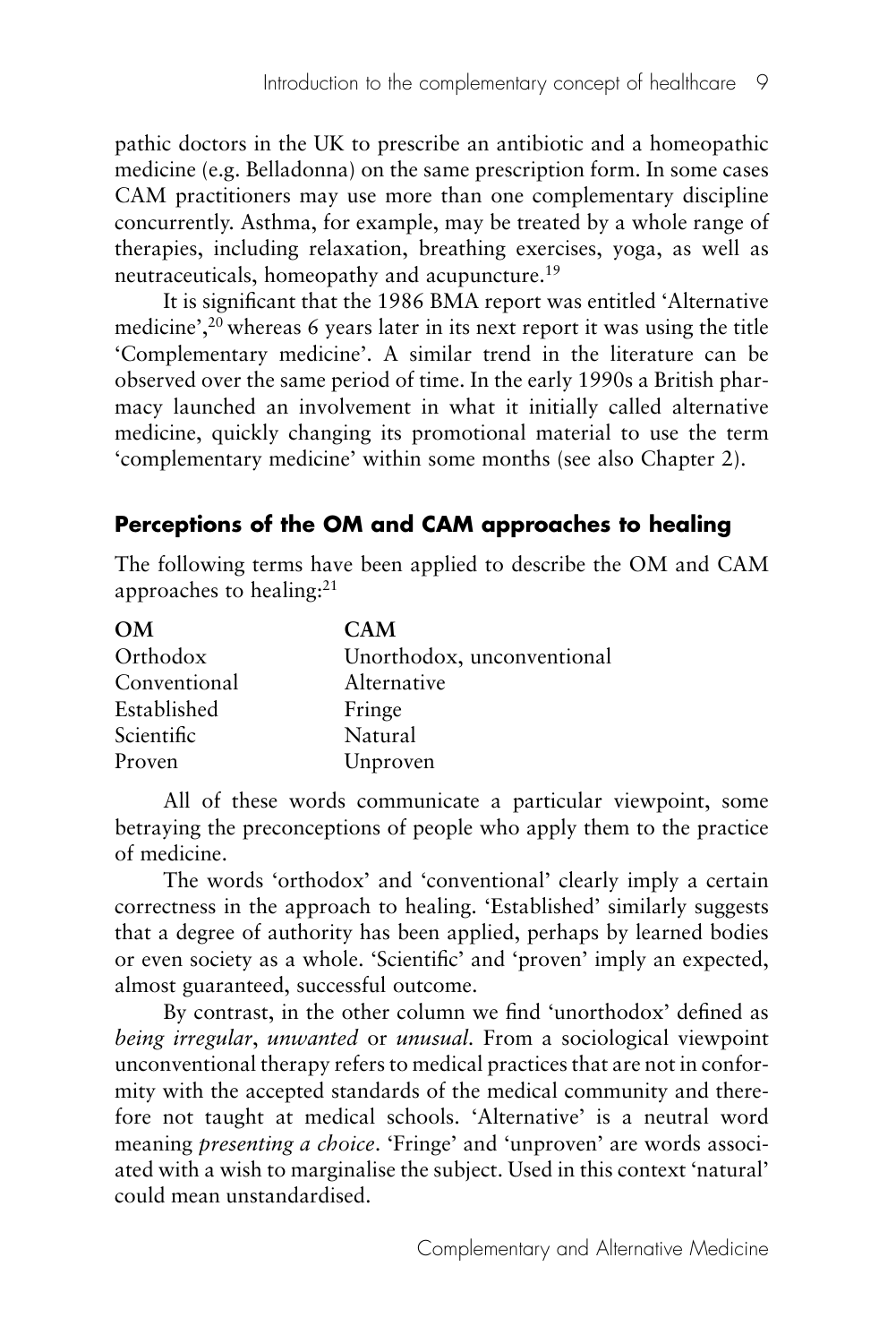Over recent years OM has become better at curing and helping with diseases but worse at relieving illness and sickness, and providing comfort. One of the key roles of CAM is in the management of illness and sickness and the provision of human comfort.<sup>22</sup>

### **The healing response**

What does *healing* mean? In the minds of many CAM practitioners healing means restoring an unwell patient to his or her own particular state of wellness – not simply seeking to treat a condition in isolation. Does the term mean *actively treating*, i.e. a meaningful intervention provided by a practitioner during a consultation? Reilly<sup>23</sup> has suggested that the healing response begins long before the consultation and ends long after it finishes. A potential for change is inherent – and a creative 'meeting' may be the potent agent of its release – with or without prescriptions.

#### **Self-healing**

One aspect of healing that is common to all the therapies that collectively make up CAM is the belief that they work by stimulating the body to heal itself.

This response can be initiated by administering carefully chosen interventions – medicines or a physical procedure by the practitioner alone during a well-structured consultation. The quality of the consultation can be an important element in initiating a positive response in human patients<sup>24</sup> and perhaps in animals too. It is an interesting argument that, if this is indeed the case, i.e. if the interaction is so important, then self-treating with CAM including the purchase of over-the-counter (OTC) medicines without advice, might exclude a major source of the healing process. Not being able to see the wood for the trees might be the appropriate expression!

One could consider whether a definition of healing should include a reference to a person's intrinsic genetic or acquired ability to withstand disease itself, without external intervention. There are many examples of the body's ability to heal itself if given the chance.

Hippocrates was born on the Greek island of Kos, now a popular holiday destination. During his lifetime it is said that people came to him in their thousands to seek his advice for their ills. They found a Temple of Healing dedicated to the god Asclepius. Inside the stone walls of the Temple and beside bubbling mineral springs, the medical pilgrims experienced a ritual relaxation programme called incubation or temple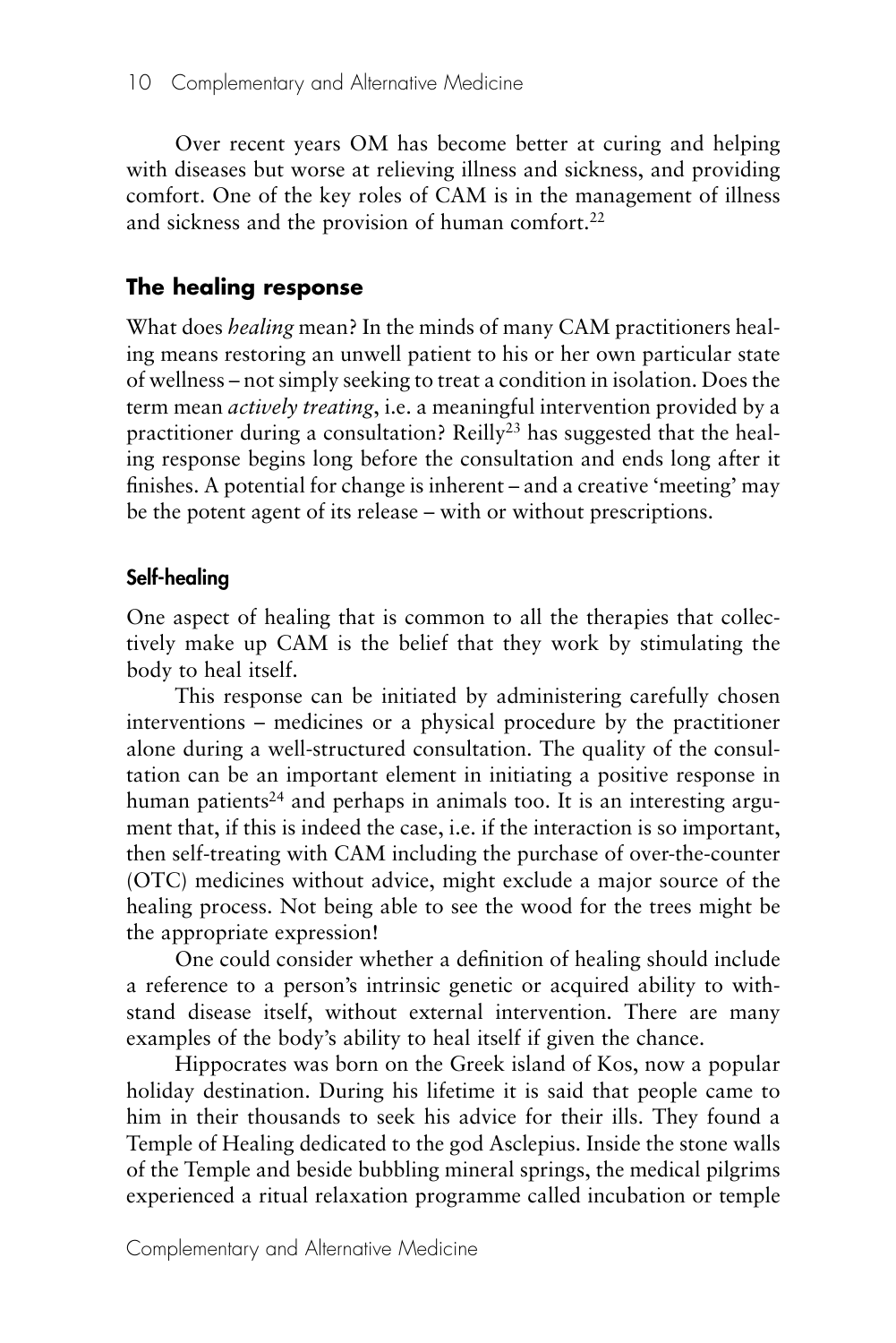sleep. Hippocrates made little use of drugs, relying on fomentations, bathing and diet. The last was very simple and included vinegar and honey. Above all he did not attempt to interfere with nature; he made no attempts to modify or block biochemical pathways. He knew that many diseases were self-limiting. He is said to have believed that:

Our natures are physicians of our diseases.

Further examples come from modern times. Proportionally more soldiers died of their wounds in Vietnam than in the Falkland Islands conflict between the UK and Argentina. In Vietnam helicopter evacuation was quick, and casualties were given blood transfusions and kept warm. In the Falklands, evacuation was often impossible because of the appalling weather. Doctors could not reach soldiers on exposed moorland to administer transfusions. Many casualties survived despite injuries that could have been expected to kill them. Without transfusion natural clotting mechanisms were not disturbed and haemorrhage was less severe. The cold weather complemented the normal effects of shock, slowing the body mechanisms.

A second example comes from an African sex worker. Despite the fact that over the past 20 years 1 or 2 of the 8 men she serviced each day at a cost of less than 50p (\$US1) had HIV, the girl has never become infected. While many people are dead and dying of AIDS in Africa, there are about 200 sex workers, all of whom appear to be disease free. Are these girls genetically protected? When these girls give up their repeated exposure to the deadly virus they seem to lose their immunity. The spiritually minded might say that divine providence is at work offering protection during the working life of these girls.

A final example of what might be called intrinsic self-treatment is provided by the treatment of asthma. The UK has one of the highest prevalence rates for asthma in the world, along with New Zealand, Australia and Ireland. The 2001 Asthma Audit by the National Asthma Campaign provided a higher estimate of the number of people suffering with asthma in the UK than ever before. The audit estimated that 5.1 million people  $-1$  in 13 adults and 1 in 8 children – were being treated for asthma.<sup>25</sup> By contrast, it is almost unheard of in parts of Africa where there is more exposure to germs in childhood, and families are bigger. Research has found that young children in a family are less likely to develop asthma in later childhood than their older siblings.26 Fewer babies would develop asthma, hayfever and other allergic diseases in the first place if they were exposed to dirt. Parents who are over-concerned with hygiene may be weakening their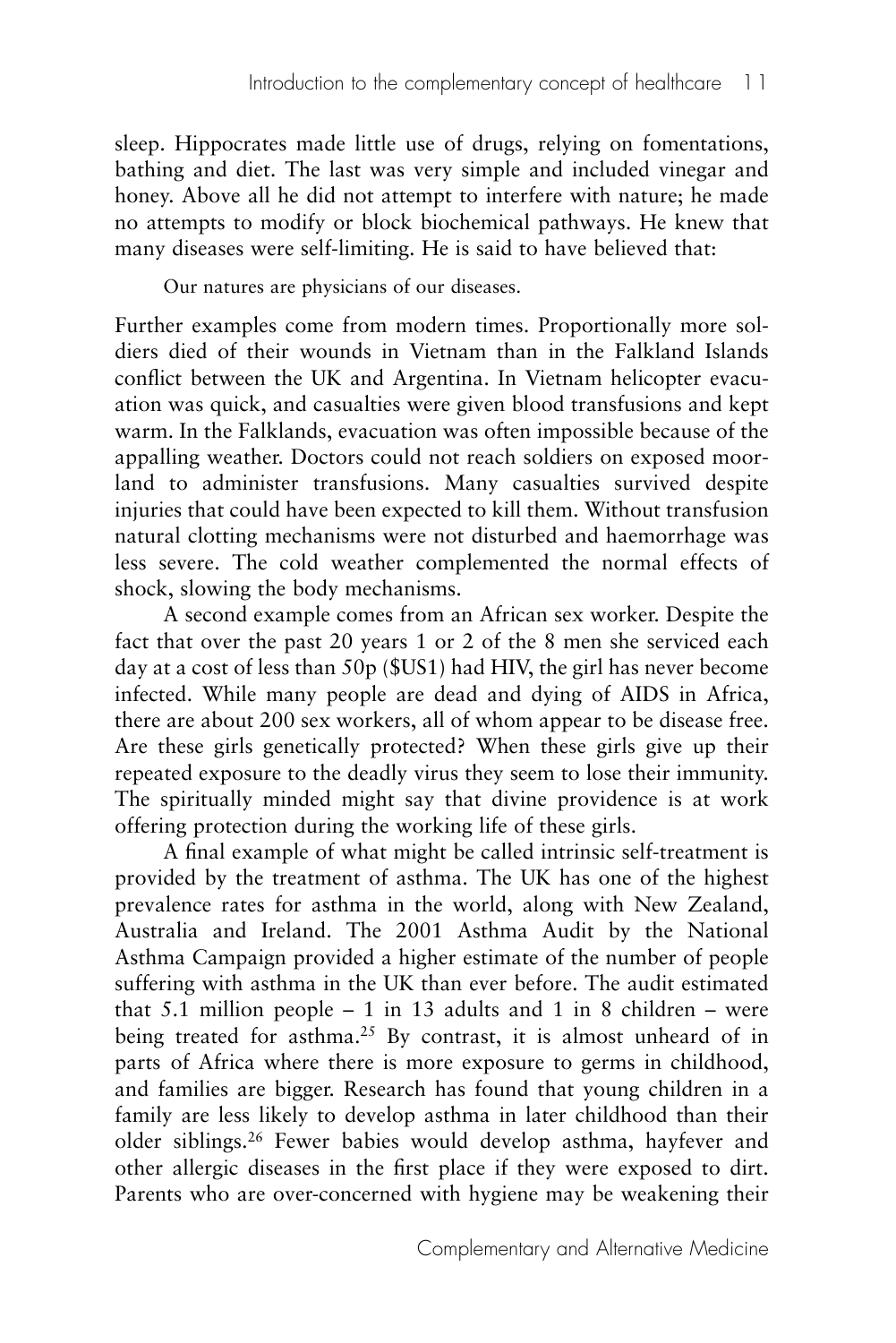children's resistance. This comes as good news to grubby little boys and girls everywhere!

The foregoing is by way of providing evidence that there does seem to be an intrinsic ability – genetic or acquired – to self-heal one's body. Stimulating or encouraging this ability in some way might therefore be a reasonable approach to healing. This is the aim for most CAM disciplines.

## **The holistic approach to healing**

The term 'holistic' has traditionally been understood to refer to CAM. In fact the concept is being increasingly adopted by  $OM.^{27,28}$ 

## Definition

The origin of the word 'holism' is attributed to Jan Christian Smuts (1870–1950), a South African botanist and philosopher with the distinction of having the international airport at Johannesburg named in his memory. Smuts, who was Prime Minister of his country after World War I, wrote a book entitled *Holism and Evolution*<sup>29</sup> in which he described holism as:

. . . the principle which makes for the origin and progress of wholes in the universe.

He further explained his idea thus:

- Holistic tendency is fundamental in nature.
- It has a well-marked ascertainable character.
- Evolution is nothing but the gradual development and stratification of progressive series of wholes, stretching from the inorganic beginnings to the highest levels of spiritual creation.

The concept of holism is much, much older, dating back to Cicero (106–43 BC), to whom the following has been attributed:

. . . a careful prescriber before he attempts to administer a remedy or treatment to a patient must investigate not only the malady of the person he wishes to cure, but also his habits when in health, and his physical condition.

The precise definition of what is now understood by a 'holistic approach' seems to vary between practitioners according to Rosalind Coward.30 She found that some practitioners consider holism as the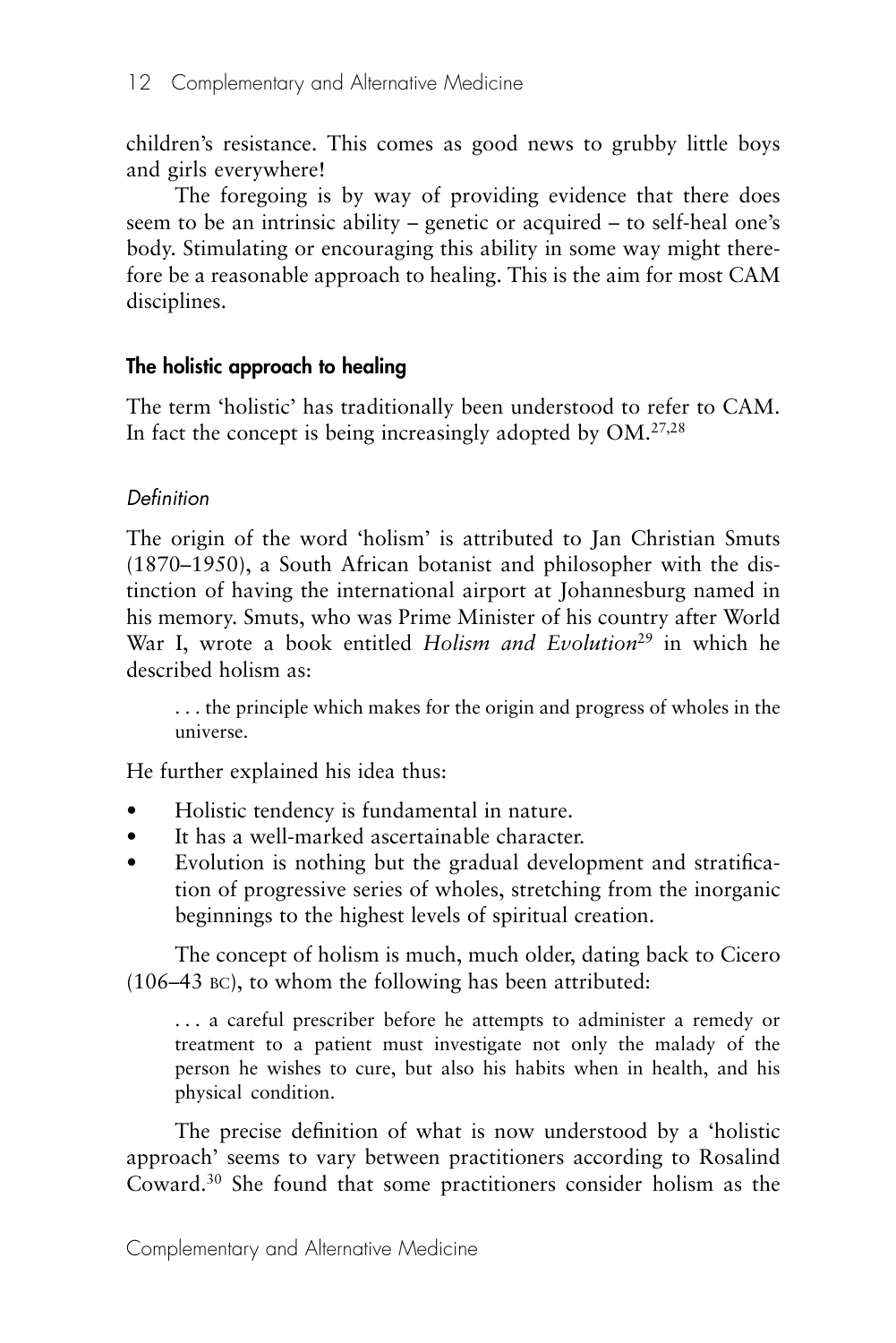ability to integrate different treatments for different needs, such as using herbal medicine for a specific ailment, acupuncture for chronic pain or hypnosis to stop smoking. A small minority stressed that holism implied links between individual and environment, and suggested treatments that would balance not only the internal parts of an individual but also the relationship between the individual and the environment. More generally, however, practitioners and patients define holism as the treatment of the whole person, an approach that considers body, mind and spirit as a single unit.

Pietroni has described holistic medicine in the following terms: $31$ 

- Responding to the person as a whole entity (body, mind and spirit) within that person's own environment (family, culture and ecological status)
- Willingness to use a wide continuum of treatments ranging from surgery and drugs to nutrition and meditation
- An emphasis on a participatory relationship between practitioner and patient
- An awareness of the impact of the health of the practitioner on the patient.

The World Health Organization defines health as follows: 'Health is a state of complete physical, mental and social well being, and not merely the absence of disease or infirmity.' (Preamble to the Constitution of the World Health Organization as adopted by the International Health Conference, New York, 19–22 June, 1946; signed on 22 July 1946 by the representatives of 61 States (Official Records of the World Health Organization, no. 2, p. 100) and entered into force on 7 April 1948.)

The WHO Commission on Social Determinants of Health has called for a new global agenda for health equity. In a report entitled 'Closing the health gap in a generation' the Commission points out that our children have dramatically different life chances depending on where they were born. In Japan or Sweden they can expect to live more than 80 years; in Brazil, 72 years; India, 63 years; and in several African countries, fewer than 50 years. And within countries, the differences in life chances are dramatic and are seen worldwide. the poorest of the poor have high levels of illness and premature mortality. But poor health is not confined to those worst off. In countries at all levels of income, health and illness follow a social gradient: the lower the socioeconomic position, the worse the health. The report cites the example of the Carlton area of Glasgow, Scotland, where a boy growing up can expect to live 28 years less than if he was born around eight miles away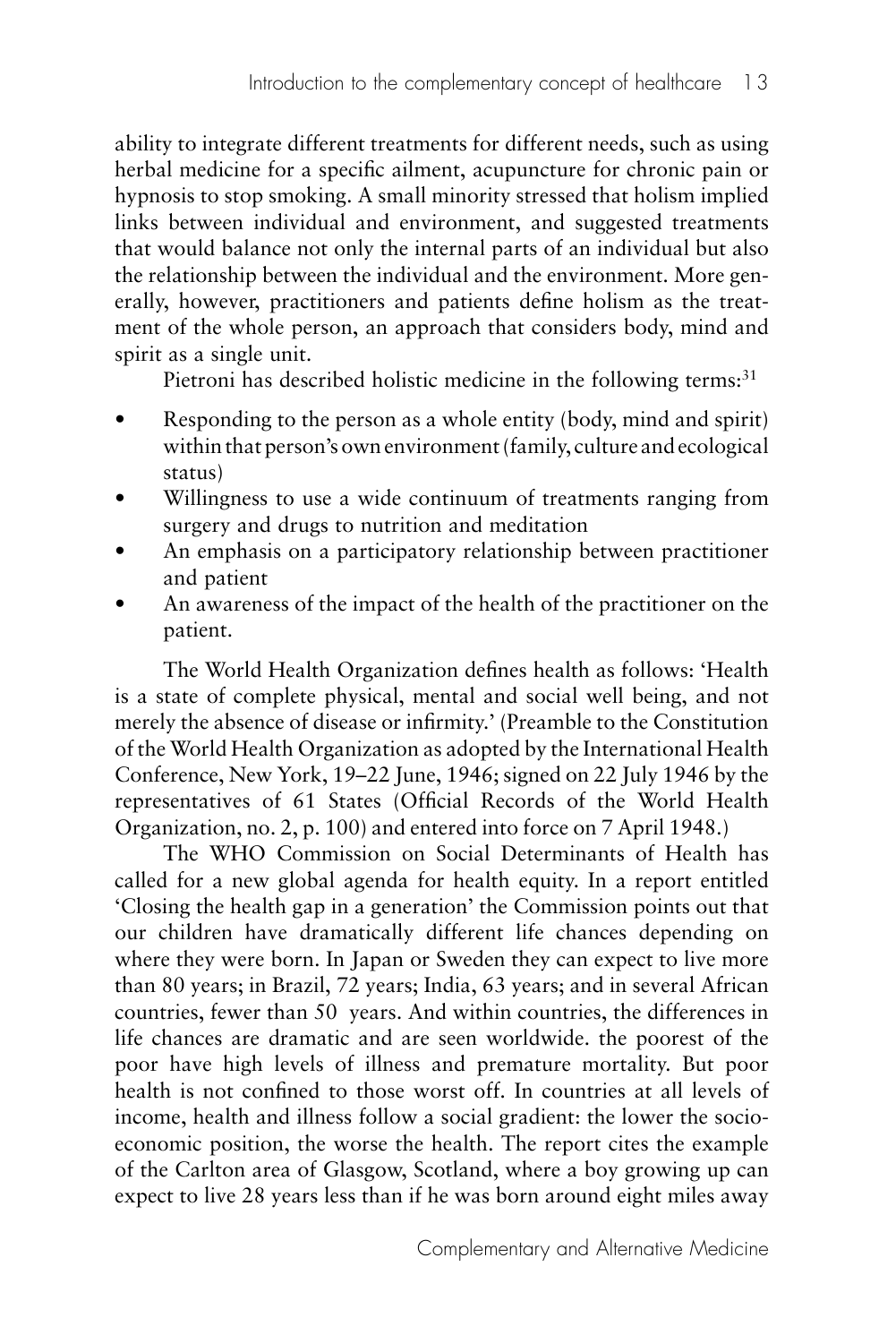in the more privileged area of Lenzie. The report published in 2008 may be viewed online at http://tinyurl.com/5qnyu9.

It is difficult to see how this could possibly be achieved without a holistic approach to health delivery as detailed above.

#### CAM and the holistic approach

Virtually all CAM practices claim to be holistic, i.e. treating the whole person rather than a condition in isolation. This in turn leads to a highly individual approach, which means that patients with apparently similar symptoms may be treated in a very different manner. Conversely it also means that particular treatments may be used to treat widely different conditions.

When a patient visits a complementary practitioner for the first time, the consultation may well extend to over an hour, although about 40 minutes is more usual. During this time a complete picture of the patient will be built up. The aim is to obtain the best therapeutic outcomes for patients, by integrating clinical expertise and knowledge with patients' needs and preferences, using the most current information available in a systematic and timely way.

The CAM community has tended historically to understand something important about the experience of illness and the ritual of practitioner–patient interactions. It has been suggested that the rest of medicine might do well to acknowledge the benefits of this approach.<sup>32</sup> Many people may be drawn to CAM practitioners because of the holistic concern for their wellbeing that they are likely to experience, and many may also experience appreciable placebo responses. Why should OM not try to understand what alternative practitioners know and do, because this may help explain why so many patients are prepared to pay to be treated by them, even when many of the treatments are unproven?

**Gathering information from the patient** In providing holistic care the CAM practitioner needs to obtain information on how the patient functions in a normal state of wellbeing, in addition to hearing about symptoms that prompted the visit so that they may be returned to their own state of good health. Environmental and social factors also have to be considered. To obtain this information patients are often asked a list of seemingly unrelated questions on their first visit including the following:

- What type of food do you like sweet, salty, spicy or bland?
- What type of weather conditions do you prefer  $-$  hot, cold, wet, dry, etc.?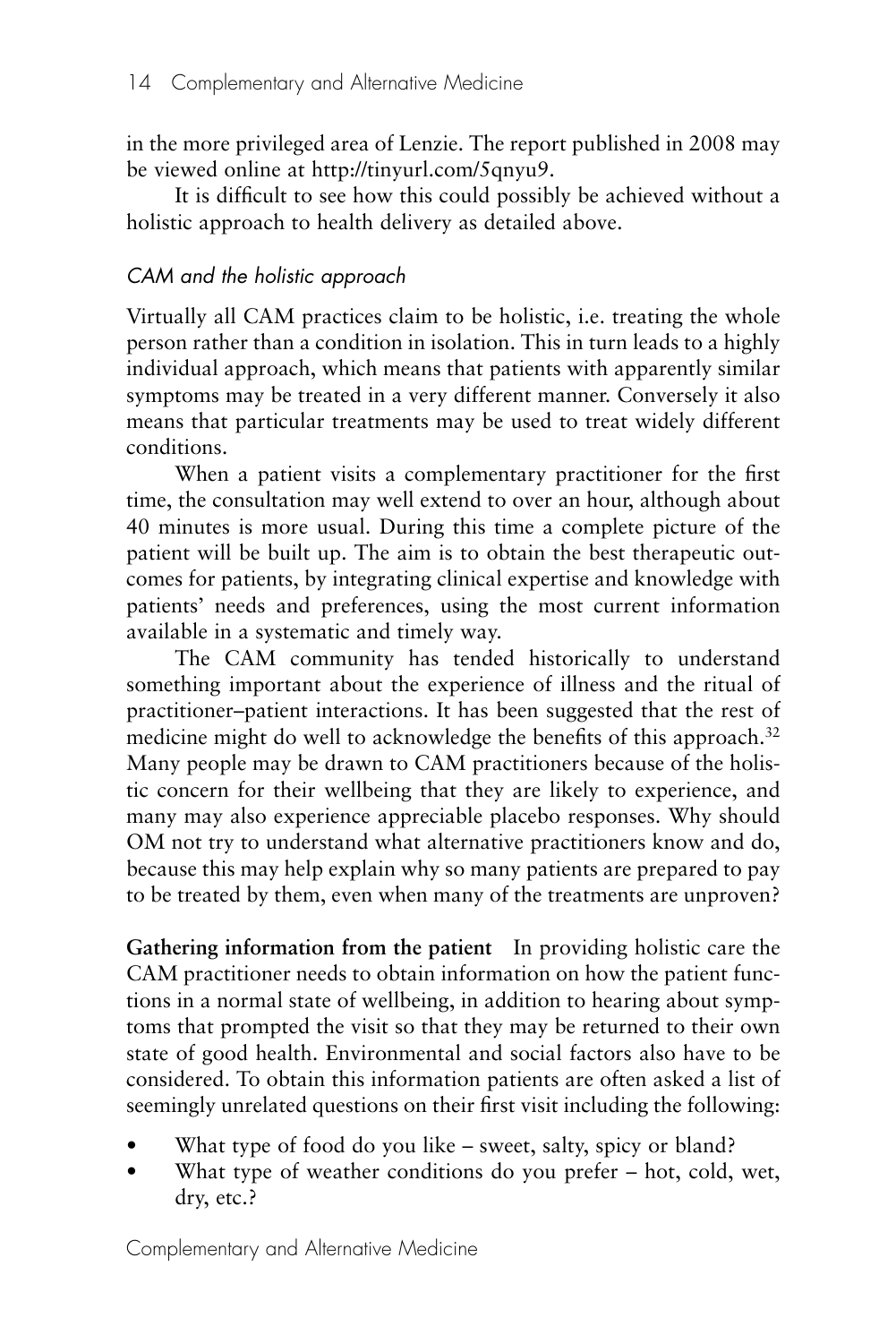- Do you like to be with other people or do you like to be alone?
- Are you a gregarious extravert type of person or are you quiet and introverted?
- Do you dream and if so can you remember the main subjects involved?

Patients' style of handwriting and colour preferences could be useful in establishing various personality traits, and therefore in choosing an appropriate therapy.33 Personality and demeanour are important because they can determine how a patient is treated. This procedure is known in OM, but is usually practised covertly. For example, in an American study, medical staff were found to have given placebos to unpopular patients who were suspected of exaggerating their pain or had failed to respond to traditional medication.<sup>34</sup> The holistic practitioner acknowledges that people have different personalities and treats them, taking this fact into consideration overtly.

Practitioners may be interested in any modalities – what makes the condition feel better or worse, or whether the condition is better or worse at certain times of the day. The exact site of the problem will be identified. In response to the patient's statement 'I have a sore throat' the practitioner may ask 'Is it worse on the right or left side?' Individualised treatment appropriate to the patient can then be chosen, the aim being to return him or her to his or her own particular state of good health.

**The consultation** It is probably not possible to define a typical consultation even within one discipline, let alone generalise across all CAM consultations. Essentially the difference lies in the focus of the approach to healthcare. CAM seeks to focus on overall health, whereas the focus of OM is essentially disease oriented (see Chapter 3).

Consultations are so varied that any differences are only stereotypical, misleading or meaningless. Table 1.1 speculates as to how a consultation with a CAM practitioner might differ from one with a conventional healthcare provider.

The time taken for an initial consultation in which the practitioner seeks to establish a picture of the patient's whole health status with detailed questioning, as outlined above, and a sympathetic unhurried manner establishes a beneficial rapport. Kaptchuk and colleagues<sup>35</sup> undertook a dismantling approach to the examination of placebo effects. In 262 adults with irritable bowel syndrome, they examined the effects of placebo acupuncture in circumstances that involved observation only,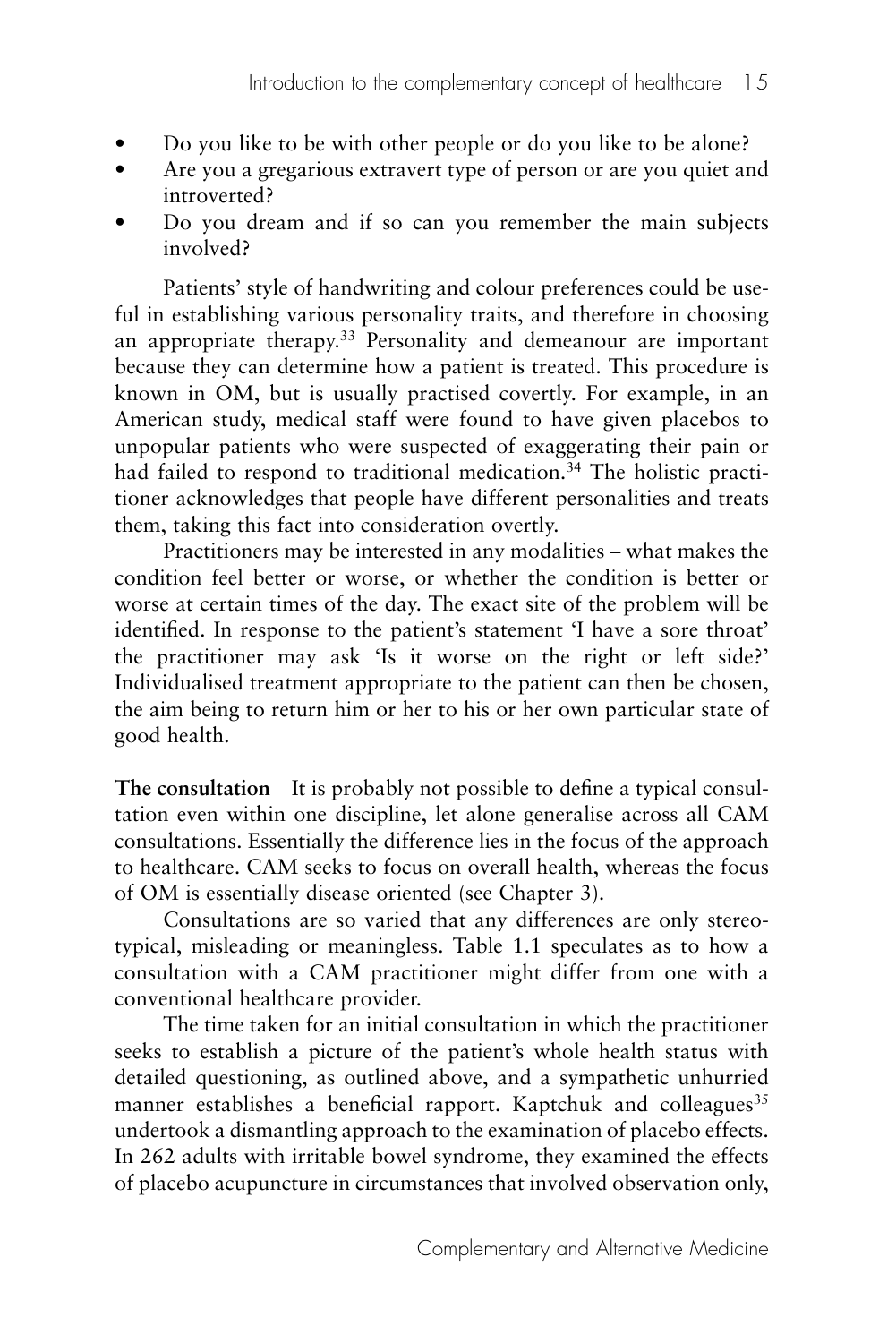| Component       | CAM                      | OМ                                                      |
|-----------------|--------------------------|---------------------------------------------------------|
| Time            | More                     | Less                                                    |
| Touch           | More                     | Less                                                    |
| History-taking  | Holistic, expansive      | Specific, behavioural                                   |
| Patient's role  | Conscious, participatory | Passive                                                 |
| Decision-making | Shared with patient      | Practitioner tends to make<br>decisions (paternalistic) |
| Bedside manner  | Empathic, warm           | 'Professional', cool                                    |
| Language used   | Subjective, simple words | Objective, uses jargon                                  |

**Table 1.1** Speculative differences between complementary and alternative medicine (CAM) and orthodox medicine (OM) consultations

sham acupuncture alone and sham procedure together with a 45-minute consultation with the treating doctor. The consultation involved questions about the patient's symptoms and beliefs about them, and was conducted in a 'warm, friendly manner', with empathy and communication of confidence and positive expectations. The second group improved significantly more than the first group but significantly less than the third, who improved by 37%. As the authors of a linked editorial conclude, the work shows that a constructive doctor–patient relationship can tangibly improve patients' responsiveness to treatment, be it placebo or otherwise.

**Social considerations** In the early days of the current wave of interest in CAM, some researchers were of the opinion that the holistic approach was inappropriate, because it provided an individualistic solution to problems of health, rather than seeking to alter the social structure that promoted an unhealthy environment.<sup>36</sup> The sociological literature often highlights the fact that, in concentrating on an individual, the needs of the wider community may be overlooked.<sup>37</sup> When responsibility is shifted to a single person, the social structures that constrain individual behaviour and lifestyle choices may be obscured. It has been suggested that this emphasis on such weaknesses in the holistic view may be one reason for its lack of acceptance by orthodox practitioners in the past.

Notwithstanding this opinion, the idea of individualising treatments is gaining acceptance and it is likely that modern biotechnology will provide the opportunity for future orthodox medicines to be tailored to patients' specific requirements.38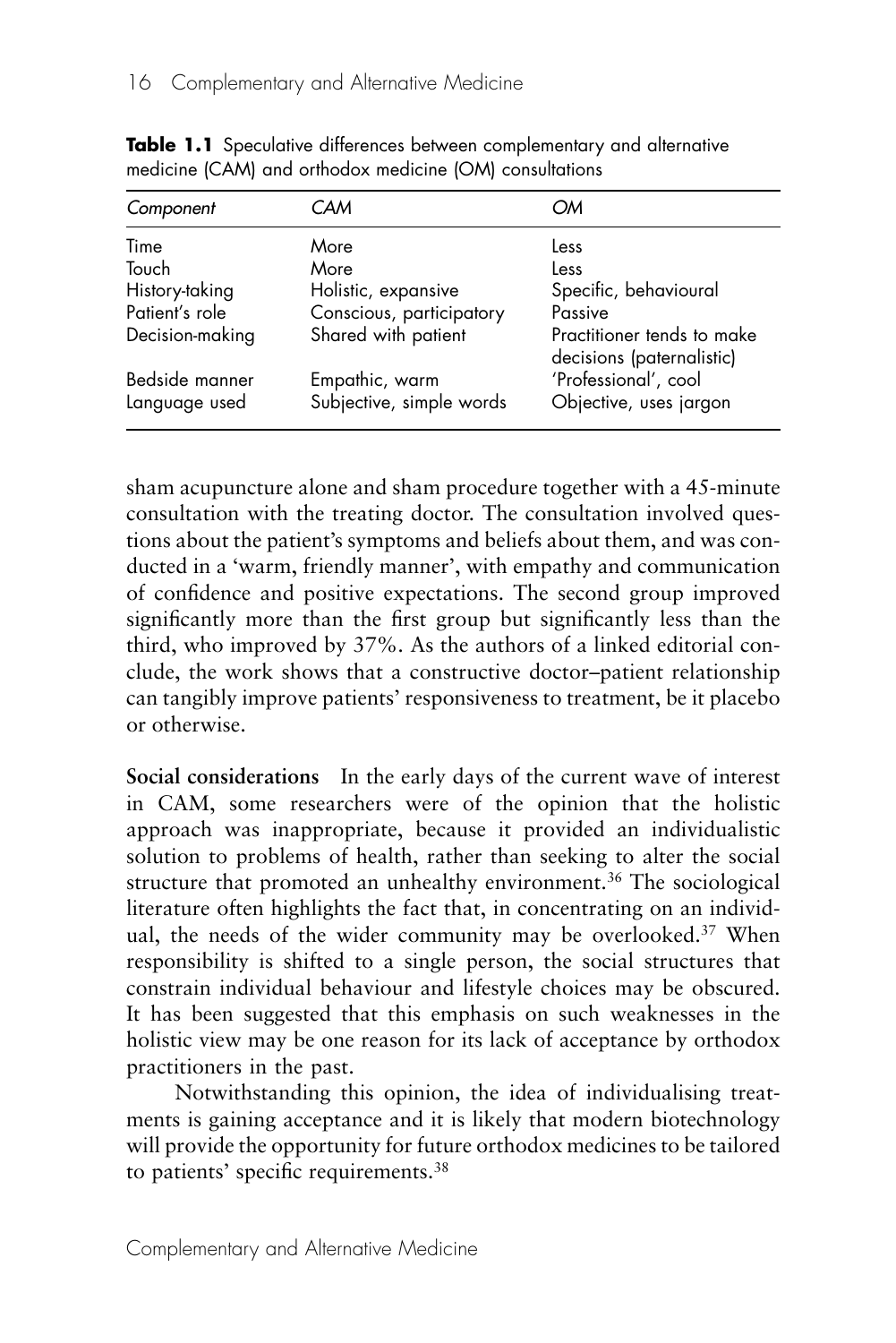**Change of emphasis** Many practitioners are becoming concerned that the special holistic nature of CAM is becoming eroded by the modern trend towards a more disease-centred approach. The increasing appearance of over the counter (OTC) products that contain multiple ingredients and make the limited claims of efficacy (allowed under newly enacted legislation) promotes self-treatment without consultation. This is in contrast to orthodox medicine which, in many therapeutic areas, is moving to a more focused approach made possible by the advent of gene therapy noted above.

## **Classification of CAM**

The British Medical Association report in 1986 identified 116 complementary medical treatments that were used 'reasonably often' in the UK;<sup>20</sup> this number has increased considerably by now. It also includes an uncertain number of traditional ethnic therapies. Many are well known, others are exotic or mysterious, and some may even be dangerous.

Pietroni presented an early classification of the different approaches in CAM:39

- Complete systems of healing including acupuncture, chiropractic, herbalism, homeopathy, naturopathy and osteopathy
- Specific therapeutic methods including aromatherapy, massage and reflexology
- Psychological approaches and self-help exercises including relaxation, meditation and exercise
- Diagnostic methods including hair analysis, iridology and kinesiology.

In their report published in 2000<sup>40</sup> the House of Lords Select Committee on Science and Technology divided CAM therapies into three groups (Table 1.2):

1. Group 1 embraces disciplines that have an individual diagnostic approach and well-developed self-regulation of practitioners. Research into their effectiveness has been established, and they are increasingly being provided on the NHS. The report says that statutory regulation of practitioners of acupuncture and herbal medicine should be introduced quickly and that such regulation may soon become appropriate for homeopathy. Some progress has been made in establishing statutory control over the practice of certain CAM disciplines.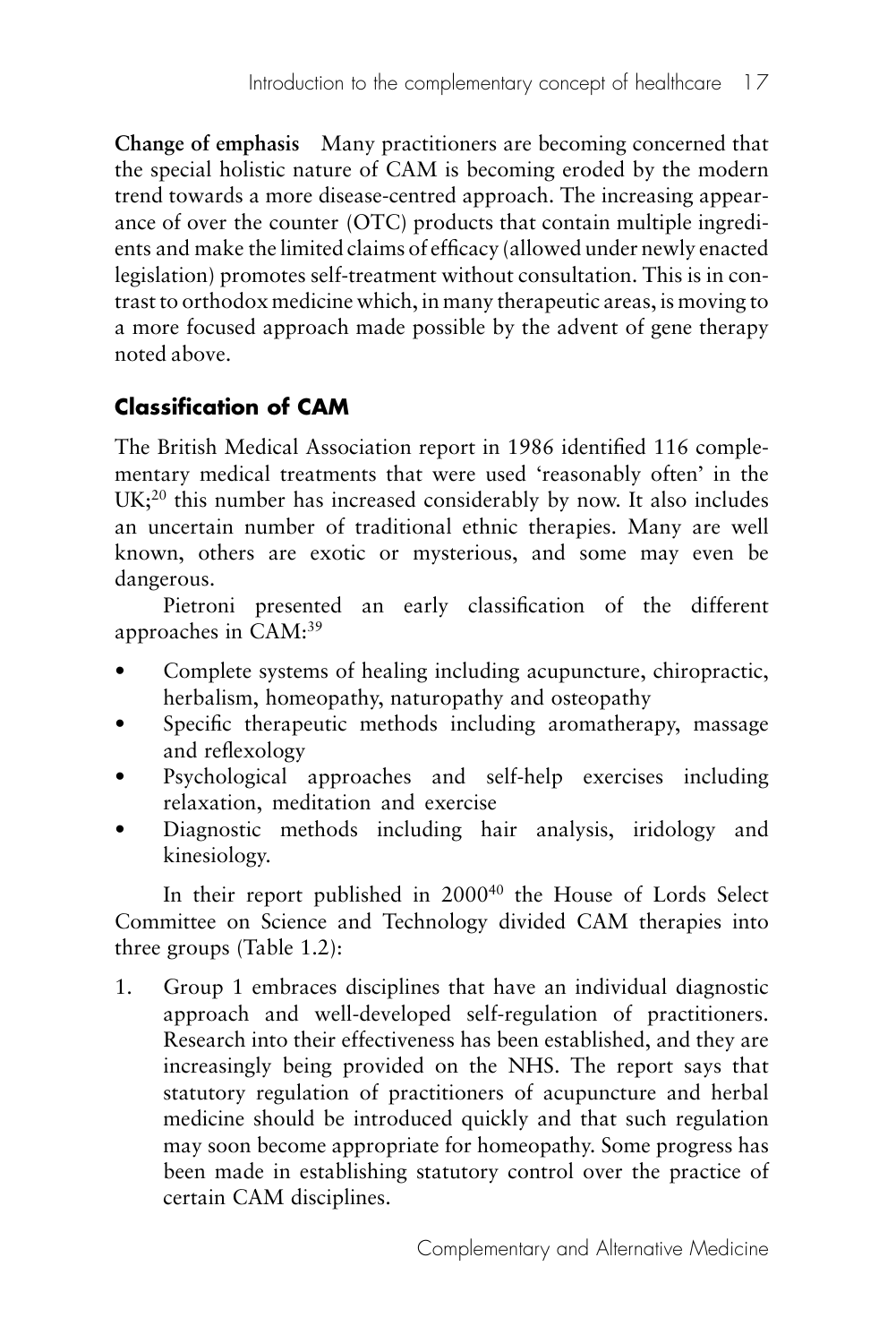| Table 1.2 House of Lords' classification of complementary and alternative |  |  |
|---------------------------------------------------------------------------|--|--|
| medicine (CAM) disciplines <sup>7</sup>                                   |  |  |

| Group 1<br>Acupuncture<br>Chiropractic<br>Herbal medicine<br>Homeopathy<br>Osteopathy                                                                                                     | Group 3A<br>Anthroposophical medicine<br>Ayurvedic medicine<br>Chinese herbal medicine<br>Eastern medicine<br>Naturopathy<br><b>Traditional Chinese medicine</b> |
|-------------------------------------------------------------------------------------------------------------------------------------------------------------------------------------------|------------------------------------------------------------------------------------------------------------------------------------------------------------------|
| Group 2<br>Alexander technique<br>Aromatherapy<br>Flower remedies<br>Hypnotherapy<br>Massage<br>Meditation<br>Nutritional medicine<br>Reflexology<br>Shiatsu<br>Spiritual healing<br>Yoga | Group 3B<br>Crystal therapy<br>Dowsing<br>Iridology<br>Kinesiology<br>Radionics                                                                                  |

- 2. Group 2 covers therapies that do not purport to embrace diagnostic skills and are not well regulated.
- 3. Group 3 covers other disciplines that either are long established but indifferent to conventional scientific principles (3A) or lack any credible evidence base (3B).

There were criticisms of the Lords' classification, in particular the lowly status given to Chinese herbal medicine (CHM) by placing it in category 3A. Lambert complained in a letter to the *Lancet*<sup>41</sup> that the classification ignored the existence of research that has shown the usefulness of CHM in many disorders. Evidence supports its provision in state hospitals throughout China, alongside conventional medicine.<sup>42</sup> It is suggested that, although the research is of variable quality, it should still not be ignored. Furthermore, promising trials have been carried out in the west, including two successful, double-blind, placebo-controlled trials of a Chinese formula for atopic eczema which concluded that 'there is substantial clinical benefit to patients who had been unresponsive to conventional treatment'.43,44

The US National Center for Complementary and Alternative Medicine (NCCAM) classifies CAM in five domains:<sup>45</sup>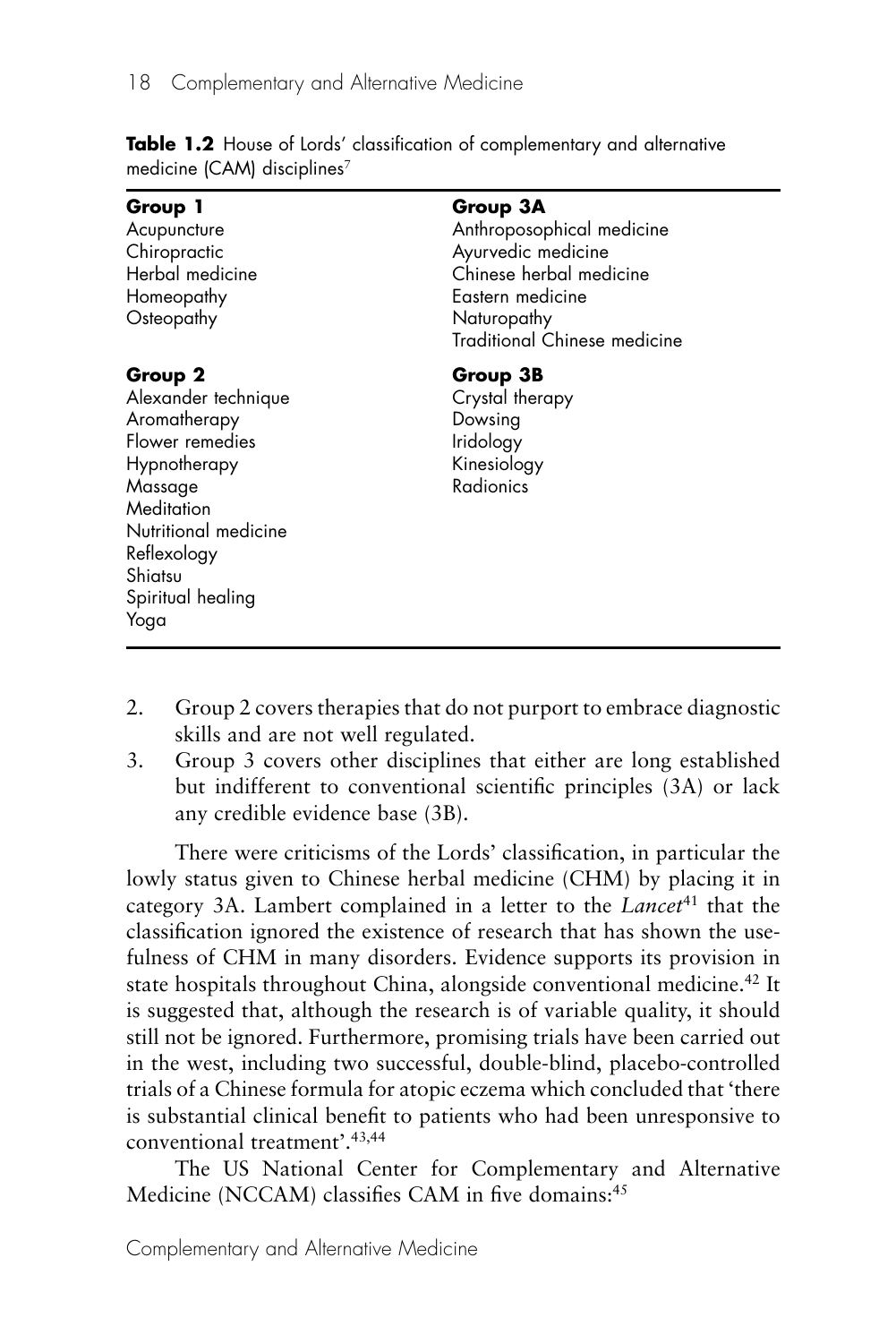- 1. Alternative medical systems
- 2. Mind–body interventions
- 3. Biologically based therapies
- 4. Manipulative and body-based methods
- 5. Energy therapies.

In this book the therapies are divided into the following categories:

- Therapiesprincipallyinvolvingtheuseofremedies(e.g.homeopathy)
- Therapies based on traditional use (e.g. traditional Chinese medicine)
- Complete complementary systems (e.g. naturopathy)
- Diagnostic procedures (e.g. iridology and jinesiology)
- Manual therapies (e.g. massage and reflexology)
- Mind body therapies (e.g. meditation and reiki).

#### **References**

- 1. Saks M, ed. *Alternative Medicine in Britain*. Oxford: Clarendon Press, 1992: 4.
- 2. Lin JH. Evaluating the alternatives. *JAMA* 1998;**279:**706.
- 3. Druss BG, Rosenbeck RA. Association between use of unconventional therapies and conventional medical services. *JAMA* 1999;**282**:651–6.
- 4. Eisenberg DM, Kessler RC, Foster C et al. Unconventional medicine in the United States. *N Engl J Med* 1993;**328**:246–52.
- 5. Micozzi M. *Fundamentals of Complementary & Alternative Medicine*. New York: Churchill Livingstone, 1996: 5.
- 6. Lannoye MP. Amendments to the Explanatory Statement (Part B-A3-0291/94- 26.4.94) for the Report on the status of complementary medical disciplines to the European Parliament's Committee on the Environment, Public Health and Consumer Protection. In: Richardson J. *Complementary Therapy in the NHS: A service evaluation of the first year of an outpatient service in a local district general hospital*. London: Health Services Research and Evaluation Unit, Lewisham Hospital NHS Trust. 1994.
- 7. Leckridge B. The Future of complementary and alternative medicine models of integration. *J Alt Comp Med* 2004;**10**:413–16.
- 8. Ernst E, Resch KL, Miller S et al. Complementary medicine a definition. *Br J Gen Pract* 1985;**35**: 506.
- 9. Zollman C, Vickers A. ABC of complementary medicine. What is complementary medicine?*BMJ* 2000;**319**:693–6.
- 10. Jobst KA, Shostak D, Whitehouse PJ. Diseases of meaning: manifestations of health and metaphor (Editorial). *J Alt Comp Med* 2000;**5**:495–502.
- 11. Friedrich MJ. The arts of healing. *JAMA 1999*;**281**:1779–81.
- 12. Van Haselen R. Reuniting art with science: impossibility or necessity? *Proceedings of the Third International Conference*. London: RLHH & Parkside Health, 22–23 February 2001: 7.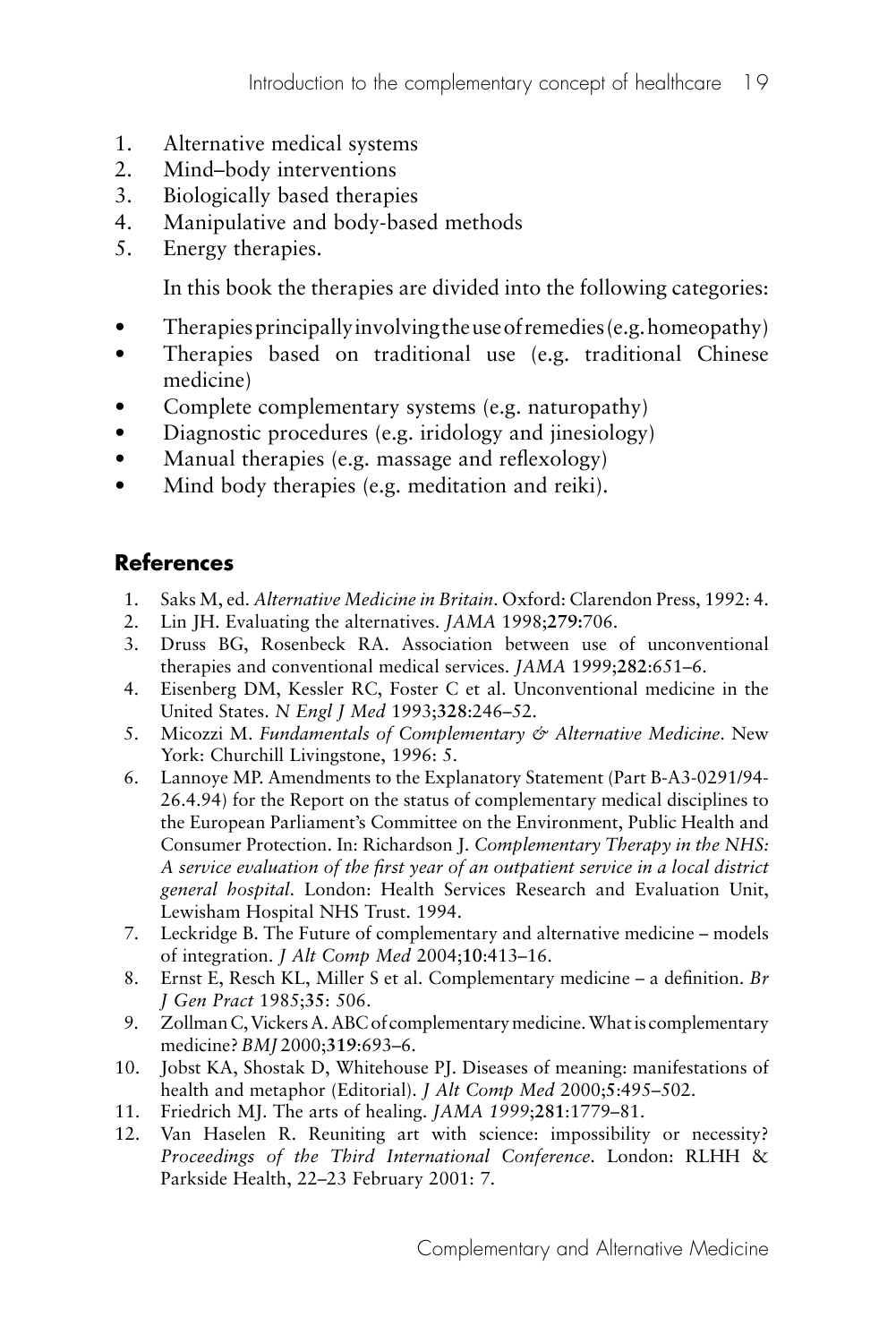- 13. Ernst E. Quadruple standards? (Editorial). *Focus Alt Comp Ther* 2000;**5**:1–2.
- 14. Colquhoun D. Head to head. Should NICE evaluate complementary and alternative medicines? *BMJ* 2007;**334**:507.
- 15. Waber RL, Shiv B, Carmon Z, Ariely D. Commercial features of placebo and therapeutic efficacy. *JAMA* 2008;**299**:1016–17.
- 16. Micozzi M. *Fundamentals of Complementary & Alternative Medicine*. New York: Churchill Livingstone, 1996: 3.
- 17. Sharma U. *Complementary Medicine Today: Practitioners and patients*. London: Routledge, 1992
- 18. Kayne SB, Beattie N, Reeves A. Buyer characteristics in the homoeopathic OTC market. *Pharm J* 1999;**263**:210–12.
- 19. Huntley A, White A, Ernst E. Complementary medicine for asthma. *Focus Alt Comp Ther* 2000;**5**:111–16.
- 20. British Medical Association. *Alternative Therapy: Report of the Board of Science and Education*. London: BMA, 1986.
- 21. Buckman R, Sabbagh K. *Magic or Medicine?* London: Macmillan, 1993.
- 22. Dieppe P. The role of complementary medicine in our society and the implications that this has in research. (Editorial) *Focus Alt Comp Ther* 2000;**5:**109–10.
- 23. Reilly D. The therapeutic encounter. In: Kayne SB (ed.), *Homeopathic Practice*. London: Pharmaceutical Press, 2008: 98.
- 24. Howie JGR, Heaney DJ, Maxwell M, Walker JJ, Freeman GK, Rai H. Quality at general practice consultations: cross sectional survey. *BMJ* 1999;**319**: 738–43.
- 25. National Asthma Campaign (Asthma UK). Survey. London: Asthma UK, 2001.
- 26. Ball TM, Castro-Rodriguez JA, Griffith KA, Holberg CJ, Martinez FD, Wright AL. Siblings, day-care attendance, and the risk of asthma and wheezing during childhood. *N Engl J Med* 2000;**343**:538–43.
- 27. Mitchell CA, Adebajo A. Managing osteoarthritis of the knee: Holistic approach is important. (Letter) *BMJ* 2005;**330**:673.
- 28. Ventegodt S, Kandel I, Merrick J. A short history of clinical holistic medicine. *Sci World J* 2007;**7**:1622*–*30.
- 29. Smuts JC. *Holism and Evolution*. New York: Macmillan, 1926: 84–117.
- 30. Coward R. *The Whole Truth. The myth of alternative health*. London: Faber & Faber, 1989.
- 31. Pietroni PC. Holistic medicine: new lessons to be learned. *Practitioner* 1987;**231**:1386–90.
- 32. Spiegal D. What is the placebo worth? (Editorial) *BMJ* 2008;**336**:967–8.
- 33. Mueller J. Handwriting as a symptom. *Allgemeine Homoöpathische Zeitung* 1993;**238**:60–3.
- 34. Goodwin JS, Goodwin JM, Vogel AV. Knowledge and use of placebos by house officers and nurses. *Ann Intern Med* 1979;**91:**112–18.
- 35. Kaptchuk TJ, Kelley JM, Conboy LA et al. Components of placebo effect: randomised controlled trial in patients with irritable bowel syndrome. *BMJ* 2008;**336**: 999–1003.
- 36. McKee J. Holistic health and the critique of Western medicine. *Soc Sci Med* 1988;**26**:775–84.